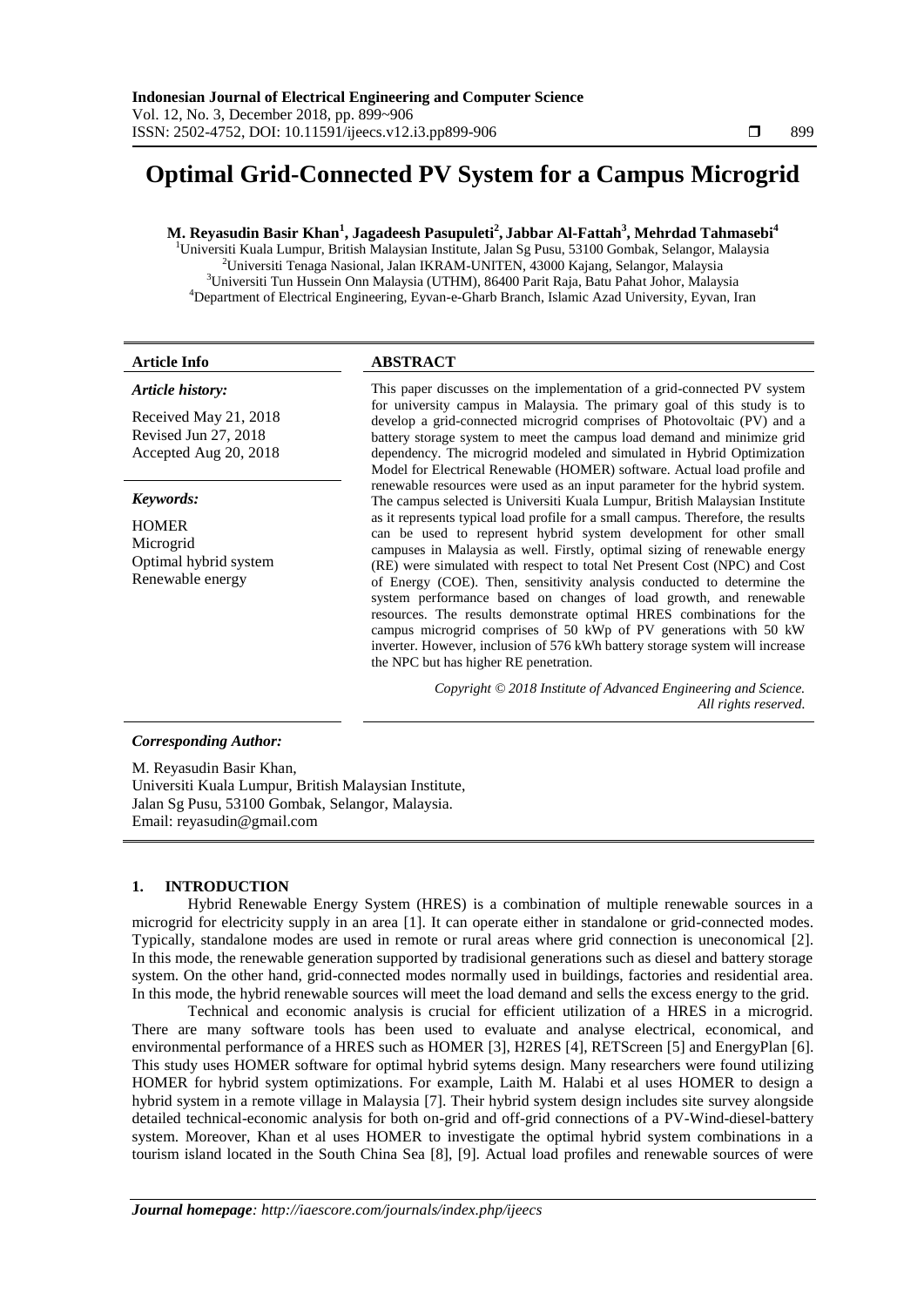used in the study to evaluate different combination of renewable energy generations. Mohammad Mohammadi et al. presents a hybrid renewable system with PV and wind without conventional generation systems for a residential house in Tehran, Iran [10]. HOMER software was used to evaluate the system costs and greenhouse gasses emissions. Additionally, Samir M. Dawoud et al. modeled hybrid system comprises of PV and wind turbines for a remote area in Egypt [11]. Meanwhile, Asad Waqar et al. uses HOMER to minimize the  $CO<sub>2</sub>$  emission in a microgrid with Vehicle-to-grid (V2G) storage [12]. On the other hand, N.A. Jefry et al. integrates renewable energy generations in a Demand Response Program for buildings in Universiti Tun Hussein Onn, Malaysia campus [13]. HOMER was used to identify the technical and economics viability of the system.

Other advanced methods also been used by researchers to determine the optimal combinations of hybrid system in a microgrid. For instance, Yashwant Sawle et al. uses multi-objective function to determine the optimal design of a microgrid system [14]. Meanwhile, Abdelhamid Kaabeche et al. uses Firefly-inspired algorithm to determine optimal size HRES for an area in Algeria [15]. Many other advanced methods also used for optimal hybrid system sizing such as Genetic Algorithm [16], Particle Swarm Optimization [17], [18], Fuzzy [19] and Artificial Neural Network [20]. In this study, the HRES for a University campus were modeled in HOMER and results such as NPC, COE and  $CO<sub>2</sub>$  emission were assessed.

The rest of the paper are organized as follows: Section 2 describes the data collection for this study such as renewable sources and load profile. Section 3 presents the HRES modeled in HOMER that includes input parameters and specifications. Section 3 also demonstrates the results of HRES optimization and sensitivity analysis. Finally, Section 4 provides conclusion and summarizes the contribution of this study.

#### **2. DATA COLLECTION**

Universiti Kuala Lumpur, British Malaysian Institute located at 3°15'4'' N latitude and 101°43'41'' E longitude. The campus located in West Malaysia and has typical equatorial climate with hot and humid throughout the year. The data collected for this study comprises of solar irradiance, temperature and load profile.

#### **2.1. Load Profile**

Figure 1 shows the daily and monthly load profile of the campus. The peak demand occurs in the morning and late evening. This is due to the usage of electricity in offices, lecture halls and rooms in the morning. Meanwhile, in the evening, the rise of energy usage is mainly contributed by the student apartment. The energy usage highly contributed by PC and other equipments in student rooms.



(a)



Figure 1. a) Daily solar radiation profile, b) Monthly solar radiation profile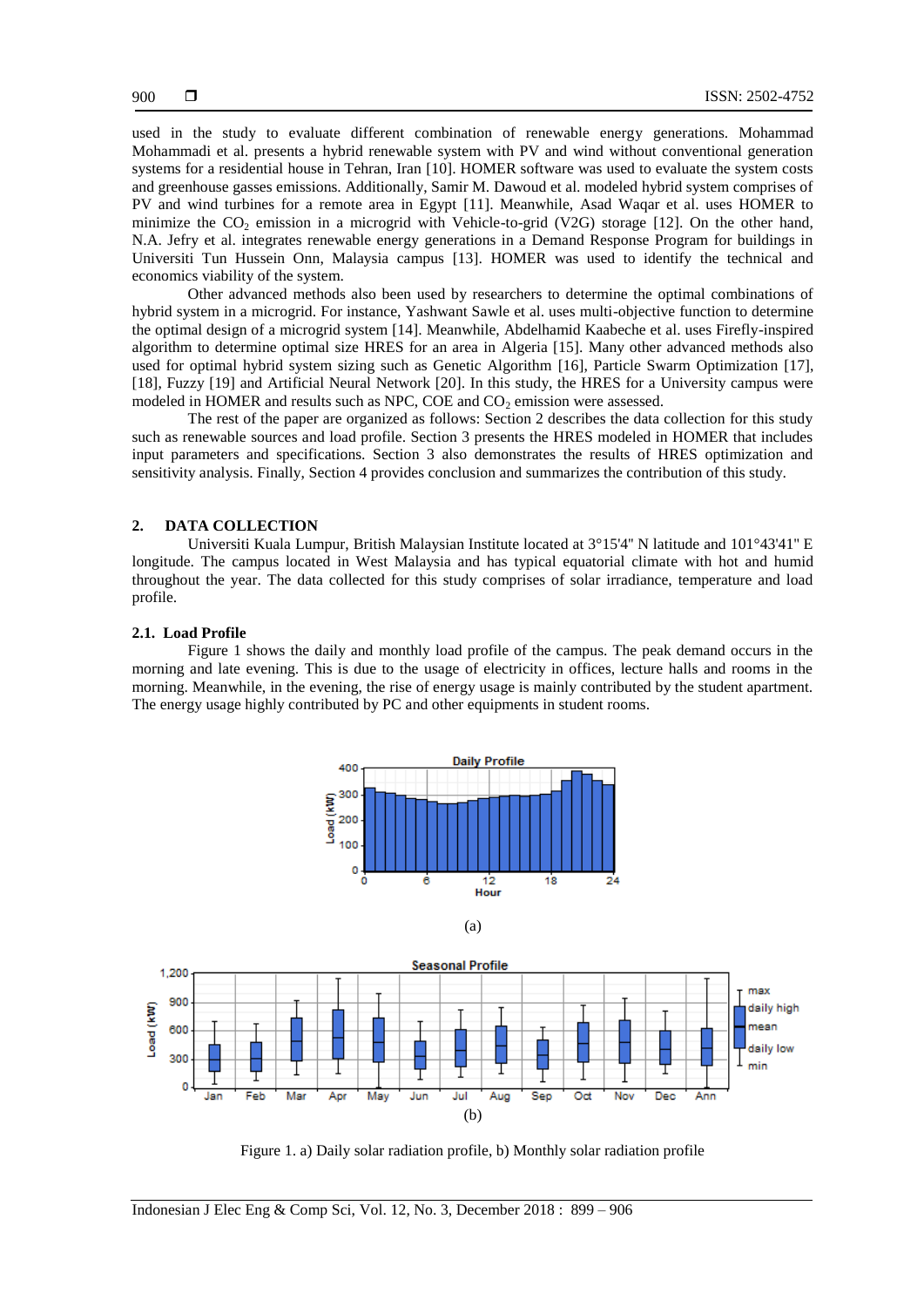#### **2.2. Solar Radiation**

The amount of solar radiation received in the location is crucial for installation of a PV system. The solar radiation data for three years used for this study (2015-2017), where the data was obtained from NASA POWER database. The solar radiation profile throughout the years were investigated to determine the feasibility of PV system installation. Figure 2 shows the solar daily and monthly solar radiation profile for the campus.



Figure 2. Daily Solar Radiation Profile

## **2.3. Temperature**

The performance of PV system at site highly effected by the temperature variations. Therefore, temperature effect on PV panels also simulated to have PV system performance that closely matched the site conditions. Three year of temperature data (2015-2017) was used for this study.

# **3. TECHNO-ECONOMIC ANALYSIS**

The input parameters used for this study includes the hourly solar radiation, temperature and load profile as discussed in Section 2. Moreover, the economic analysis includes parameters such as project lifetime of 25 years and annual interest rates. The current annual interest rates for Malaysia in May 2018 is 3.28%.

# **3.1. HOMER Model and Components**

The grid connected hybrid system model comprises of four main components such as PV, inverter and battery storage system. The HOMER model is illustrated in Figure 3 and the components specifications are shown in Table 1. The economic analysis such as cost for this study is simulated in USD (US Dollar).



Figure 3. Hybrid system model in HOMER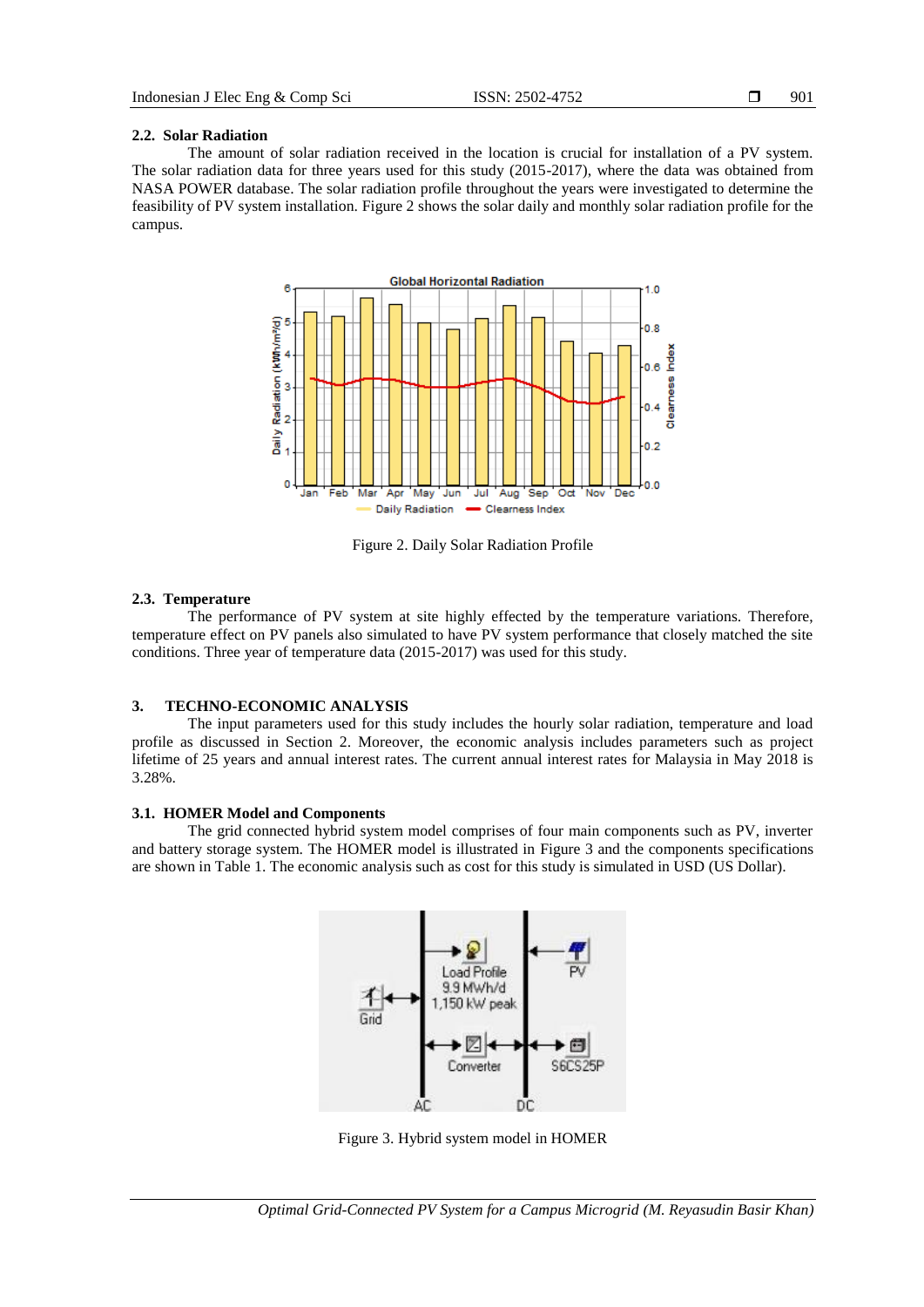# **3.1.1. PV Systems**

The PV system size varied from 0 kW to 500 kW with 50 kW step size. The size variation of PV system is to ensure optimal size chosen in HOMER optimization analysis. The PV system costs comprises of both PV modules and Balance of Systems (BOS) that covers labour and mounting costs. This study also considers economics of scale to illustrate the impact of system size in respective to the cost.

#### **3.1.2. Battery Storage System**

The PV system size varied from 1kW to 500 kW with 50 kW step size. The size variation of PV system is to ensure optimal size chosen in HOMER optimization analysis.

#### **3.1.3. Grid**

The grid is the primary source of electricity for the campus complemented by PV system. The rate defined for this study is \$ 0.01/kWh price and \$ 0.05/kWh sellback. The same rate used for all weeks with 632 g/kWh of  $CO<sub>2</sub>$  emission factors.

| No             | Components                               | Specifications                               |
|----------------|------------------------------------------|----------------------------------------------|
| 1              | PV System [21]                           |                                              |
|                | Size considered (kW)                     | 0,50,100, 200, 250, 300, 350, 400, 450, 500  |
|                | Capital cost $(\frac{C}{W})$             | 3.64                                         |
|                | Replacement cost (\$/W)                  | 3.64                                         |
|                | Operation and maintenance cost (\$/year) | 329                                          |
|                | Lifetime (Years)                         | 25                                           |
| $\overline{c}$ | Inverter $[21]$                          |                                              |
|                | Size considered (kW)                     | 0,100,150, 200, 250, 300, 350, 400, 450, 500 |
|                | Capital cost $(\frac{C}{W})$             | 1.05                                         |
|                | Replacement cost (\$/W)                  | 1.05                                         |
|                | Operation and maintenance cost (\$)      | 10,500                                       |
| 3              | Batteries [9]                            |                                              |
|                | Model                                    | Surrette 6CS25P (6V, 1156 Ah)                |
|                | Batteries per string                     | 83                                           |
|                | Sizes considered                         | 0,1,2,3,4,5                                  |
|                | Capital cost (\$/battery)                | 1,200                                        |
|                | Replacement cost (\$/battery)            | 1,200                                        |
|                | Operation and maintenance cost (\$/year) | 10                                           |

# **3.2. Controller and Energy Management Systems**

Both Load Following (LF) and Cycle Charging (CC) are considered by HOMER for optimal energy management in the mcicrogrid. Best strategy will be chosen by HOMER based on minimal cost and high RE generations.

## **3.3. Optimization Results**

The system optimal configurations sorted by HOMER based on the NPC. The optimal systems for the campus hybrid PV system is illustrated in Table 2. The results cover technical specifications such as sizes, capital cost, NPC, COE and renewable fraction (RF).

| Table 2. Technical and Economic Specifications for grid-connected hybrid system |      |                |       |      |          |                 |            |         |      |
|---------------------------------------------------------------------------------|------|----------------|-------|------|----------|-----------------|------------|---------|------|
| Rank                                                                            | PV   | <b>Battery</b> | Conv. | Grid | Dispatch | Initial capital | <b>NPC</b> | COE     | RF   |
|                                                                                 | (kW) |                | (kW)  | (kW) | Strategy | (\$)            | (S)        | (S/kWh) |      |
|                                                                                 | 50   |                | 50    | 1000 | CC       | 198.944         | 6.374.048  | 0.102   | 0.03 |
|                                                                                 |      | 83             | 50    | 1000 | CC       | 95.896          | 6.789.664  | 0.103   | 0.00 |
|                                                                                 | 50   | 83             | 50    | 1000 |          | 249.452         | 6.831.080  | 0.104   | 0.03 |

All system configurations listed utilizes cycle charging as an optimal dispatch strategy. The most optimal hybrid system configuration is 50 kW PV system with no battery storage followed by battery only system and hybrid PV-battery system. There is no total renewable energy solution for the campus due to generation limitation where RE sources unable to meet the demand. Moreover, the campus does not have the capacity for a large PV system installation, thus limiting to only 500 kW maximum capacity.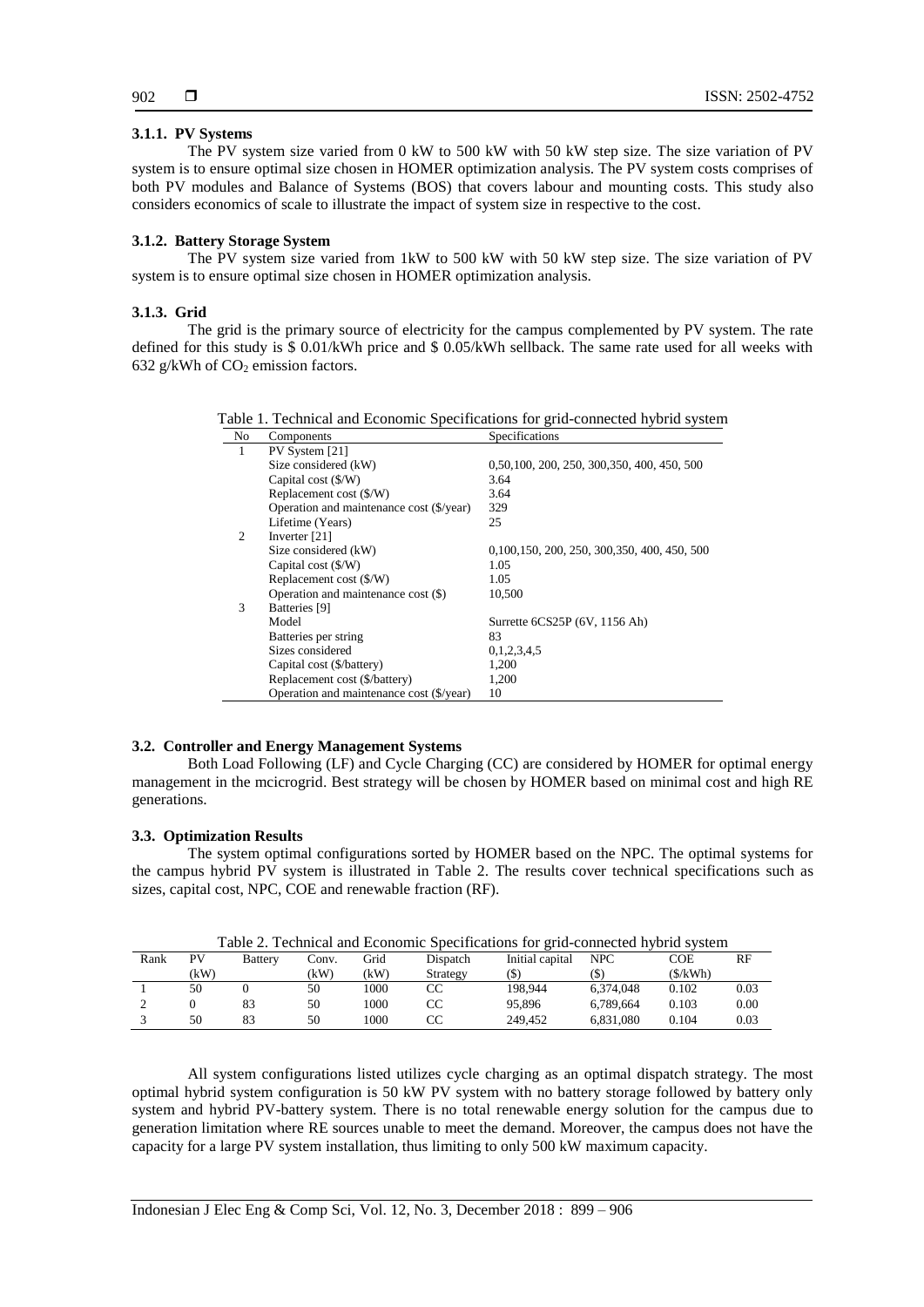The most optimal system has initial capital of \$ 198,944 with \$ 6,374,048 NPC and 0.102 \$/kWh of COE. The RE generation only contributes 3 % from total generation. Battery only system with lower capital cost of \$ 95,896 shows promising results in term of reducing grid dependency. Although having lower capital cost, it has higher NPC and has no renewable energy contribution. The optimal PV system sizes followed by 50 kW PV system with battery storage. This system has capital cost of \$ 249,452 and \$ 6,831,080 NPC. This system has higher capital cost and NPC compared to other configurations due to integration of a battery storage system. However, this configuration shows promising results in high renewable energy contributions which is 3% from the total generations. The cost flow summary comparison of both PV only and PV system with battery storage is illustrated in Figure 4. The highest NPC contributed by the grid followed by PV for both hybrid configurations. The highest type of cost is the operating cost that contributes an average of \$6,430,340 and \$ 6,490,360 for grid-connected PV system and PV-battery system respectively. The initial capital needed for integration of 50 kW PV system is \$ 198,944 which includes \$ 153,556 for PV modules and \$ 45,389. The initial capital for installation of 720 kWh battery storage system is \$ 50,508.



Figure 4. Cost summary comparison a) Grid-connected PV system, b) Grid-connected PV system PV system with battery storage

The estimated salvage for both systems is in year 25. The average operation cost for both systems is \$ 360,000/ year. Both systems has replacement cost for inverter charged at year 10 and year 20. However, for grid-connected PV-battery system has replacement cost for battery scheduled at year 12 and 24. Since PV system has total lifetime of 25 year, only capital cost was considered.

The electrical productions for PV only system and PV with battery storage are similar. However, the comparison of system with PV generations and battery only system is shown in Figure 5. The PV system contributes 75, 513 kWh/year of generations from a total generation of 3,610,057 kWh/year. All optimal configurations do not have any excess electricity or unmet electric load.

The grid energy purchased for PV only system is \$ 3,534,544. Meanwhile, the energy purchased for PV-battery system is \$ 3,534,239. Both systems does not have any energy sell to the grid. Table 3 illustrates the total emission for each pollutant. The results show slightly lower  $CO<sub>2</sub>$  emission for grid-connected PVbattery system compares to grid-connected PV system.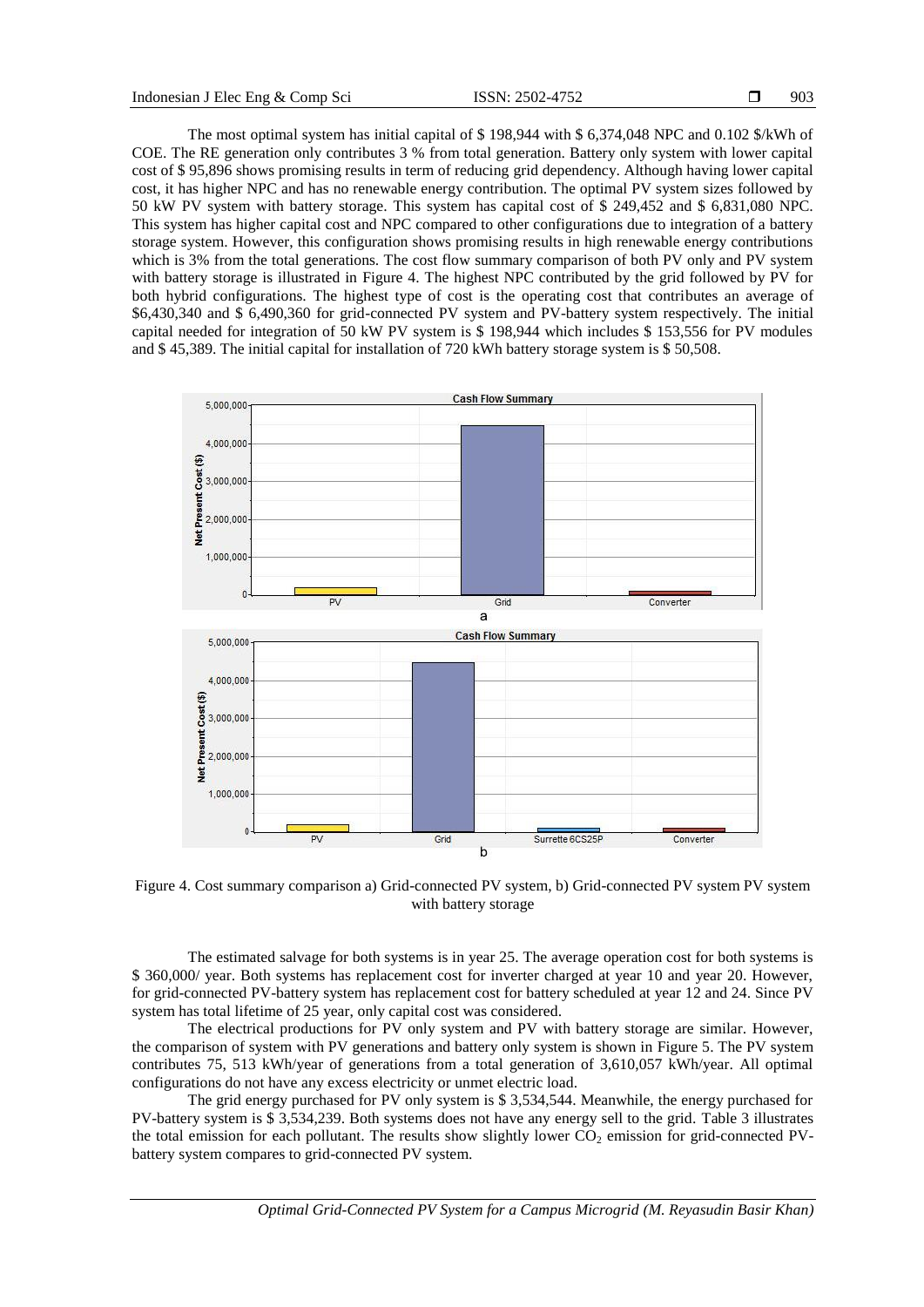| Table 3. Total emissions for pollutants |                         |                                  |  |  |  |  |
|-----------------------------------------|-------------------------|----------------------------------|--|--|--|--|
| Pollutant                               | Emission (kg/year)      |                                  |  |  |  |  |
|                                         | Grid-conneted PV system | Grid-connected PV-battery system |  |  |  |  |
| Carbon dioxide                          | 2,233,832               | 2,233,639                        |  |  |  |  |
| Carbon monoxide                         |                         | $\Omega$                         |  |  |  |  |
| Unburned hydrocarbons                   |                         |                                  |  |  |  |  |
| Particulate matter                      |                         |                                  |  |  |  |  |
| Sulfur dioxide                          | 9,685                   | 9,684                            |  |  |  |  |
| Nitrogen oxides                         | 4.736                   | 4,736                            |  |  |  |  |





Figure 5. Monthly Electric Production a) PV integrated system b) Battery only system

# **3.4. Sensitivity Analysis**

The sensitivity analysis was conducted to determine the output sensitivity towards variable changes. The sensitivity variables defined in this study is the annual average load profile. There were three values of annual average load defined in HOMER to simulate both increment and decrement of student occupation in the campus. The multiple average load values are 6,920 kWh/day, 9,886 kWh/day, 12,852 kWh/day and 14,829 kWh/day. The variation of loads simulates 30 % drops of student occupancies alongside 30 % and 60 % rise of student population from nominal load of 9,886 kWh/day. The variation of load profile versus total NPC and grid purchases is shown in Figure 6. The total NPC as well as grid purchases will increase as the load profile increases in the future. However, the PV system sizes does not vary where additional energy demand will be fulfilled by the grid only. Therefore, PV system size limited to 50 kW only for the campus microgrid.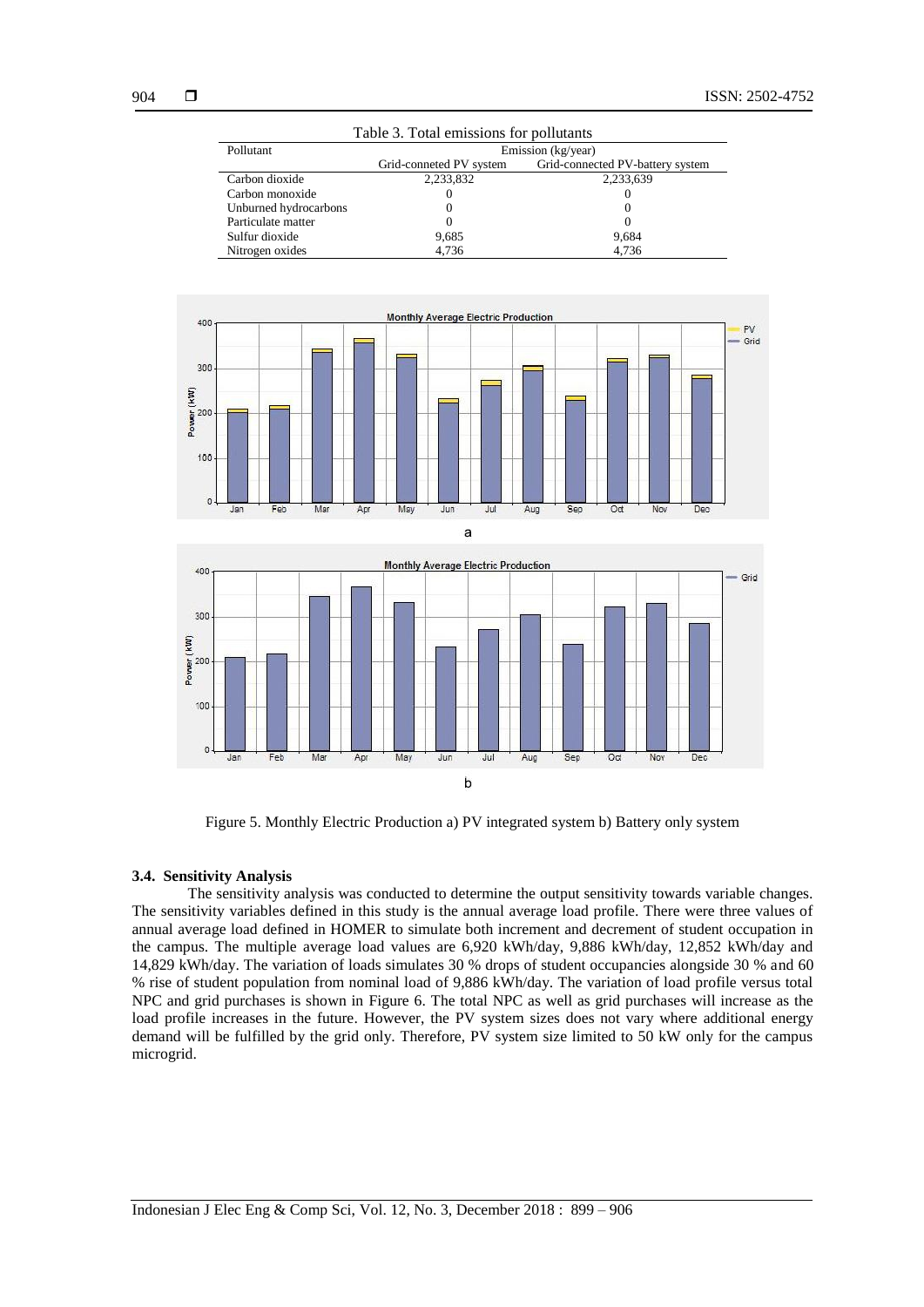905



Figure 6. Sensitivity analysis total NPC against load profile variation.

# **4. CONCLUSION**

There are two optimal systems for the campus microgrid based on techno-economic analysis in HOMER. The most optimal system is grid-connected PV system followed by grid-connected PV system with battery storage. Both systems show promising results in mitigating grid dependency but have discrepancy in renewable energy contribution. Although, PV system with battery storage have higher initial capital, NPC and COE compared to PV only system, it does provide less  $CO<sub>2</sub>$  and higher RE penetration. Hence, both systems should be considered as the best option for PV system installation at this site.

# **ACKNOWLEDGEMENTS**

The author would like to thank Universiti Kuala Lumpur and Universiti Tenaga Nasional (Grant no. J510050687) for supporting this research.

# **REFERENCES**

- [1] S. Bahramara, M. P. Moghaddam, and M. R. Haghifam, "Optimal planning of hybrid renewable energy systems using HOMER: A review," *Renew. Sustain. Energy Rev.*, vol. 62, pp. 609–620, 2016.
- [2] Y. Sawle, S. C. Gupta, and A. K. Bohre, "Review of hybrid renewable energy systems with comparative analysis of off-grid hybrid system," *Renew. Sustain. Energy Rev.*, vol. 81, pp. 2217–2235, 2018.
- [3] S. Sinha and S. S. Chandel, "Review of software tools for hybrid renewable energy systems," *Renew. Sustain. Energy Rev.*, vol. 32, pp. 192–205, 2014.
- [4] Y. Liu, S. Yu, Y. Zhu, D. Wang, and J. Liu, "Modeling, planning, application and management of energy systems for isolated areas: A review," *Renew. Sustain. Energy Rev.*, vol. 82, pp. 460–470, 2018.
- [5] A. J. A. Cardona, C. A. P. Chica, and D. H. O. Barragán, "Integrated Photovoltaic System Sizing and Economic Evaluation Using RETScreenTM for a Building of 40 Apartments," in *Building-Integrated Photovoltaic Systems (BIPVS)*, Springer, 2018, pp. 35–46.
- [6] M. G. Prina *et al.*, "Multi-objective optimization algorithm coupled to EnergyPLAN software: The EPLANopt model," *Energy*, vol. 149, pp. 213–221, 2018.
- [7] L. M. Halabi and S. Mekhilef, "Flexible hybrid renewable energy system design for a typical remote village located in tropical climate," *J. Clean. Prod.*, vol. 177, pp. 908–924, 2018.
- [8] M. Khan, R. Jidin, J. Pasupuleti, and S. A. Shaaya, "Micro-hydropower potential assessment and generation volatility due to seasonal climate," in *2014 IEEE International Conference on Power and Energy (PECon),* , 2014, pp. 371–376.
- [9] M. R. B. Khan, R. Jidin, J. Pasupuleti, and S. A. Shaaya, "Optimal combination of solar, wind, micro-hydro and diesel systems based on actual seasonal load profiles for a resort island in the South China Sea," *Energy*, vol. 82, pp. 80–97, 2015.
- [10] M. Mohammadi, R. Ghasempour, F. R. Astaraei, E. Ahmadi, A. Aligholian, and A. Toopshekan, "Optimal planning of renewable energy resource for a residential house considering economic and reliability criteria," *Int. J. Electr. Power Energy Syst.*, vol. 96, pp. 261–273, 2018.
- [11] S. M. Dawoud and X. Lin, "Study of hybrid PV-wind energy system to isolated micro-grid," *Indones. J. Electr. Eng. Comput. Sci.*, vol. 16, no. 2, pp. 221–231, 2015.